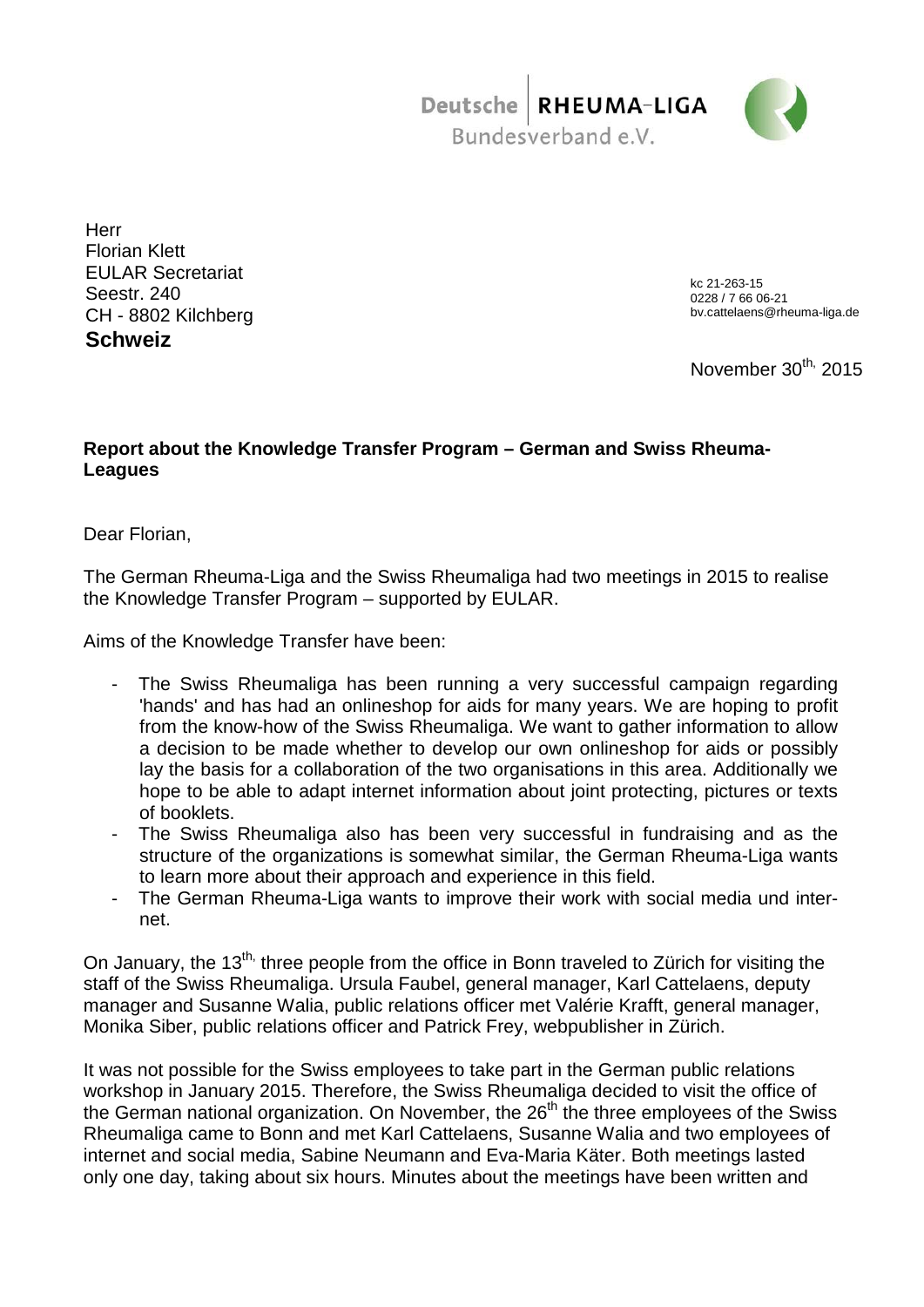sent to the boards of both leagues. A report of the first visit was published in the member journal "mobil" in Germany.

### **How to run an onlineshop for aids**

The Swiss Rheumaliga has been running a very successful onlineshop for aids for many years. The German Rheuma-Liga wanted to profit from the know-how of the Swiss Rheumaliga. During the visit in January 2015, the Swiss colleagues introduced the beginning of the shop, the structure, the products, the handling, a.s.o. The Swiss colleagues offered to collaborate with the Swiss shop or to give all the connections and know how to the German Rheuma-Liga.

After this visit, the German Rheuma-Liga had enough information to allow a decision to be made whether to develop our own onlineshop for aids or possibly lay the basis for a collaboration of the two organisations in this area. The German Rheuma-Liga decided against an own onlineshop. We see a different market, a different mentality of the users and more aids-shops in Germany than in Switzerland.

The information's about joint protection – with internet, booklets, pictures – have been helpful for the German organisation, developing their own booklet und videos.

## **Learning about fundraising**

The Swiss Rheumaliga has been very successful in fundraising and as the structure of the organizations seemed to be somewhat similar, the German Rheuma-Liga wanted to learn more about their approach and experience in this field. Especially in the meeting in January 2015, the Swiss Rheumaliga gave a lot of information about their fundraising activities. They are running campaigns, making mailings, asking for donations in all publications and have materials and activities for getting legacies. Basis for this is an agreement between the member organizations of the Swiss Rheumaliga.

German Rheuma-Liga got the idea and examples for an agreement between the regional structures of the organization about fundraising, especially about legacies. Deutsche Rheuma-Liga decided to use this as a model. The agreement has been worked out in 2015 and will now be discussed and hopefully agreed between the 19 associations of German Rheuma-Liga to handle legacies, how to advertize and how to divide the money.

#### **Social Media and Homepage**

The German Rheuma-Liga wanted to improve their work with social media und internet. The sites of the Swiss Rheumaliga are very clear and well structured. However the contentmanagement-system is not up to date and the Swiss Organisation is planning a relaunch of their homepage. During the second meeting in Bonn the German employees could give some of their experience to the Swiss Rheumaliga. The German Rheuma-Liga has a project focusing on Social Media with a facebook account, an internet forum, and so on. The